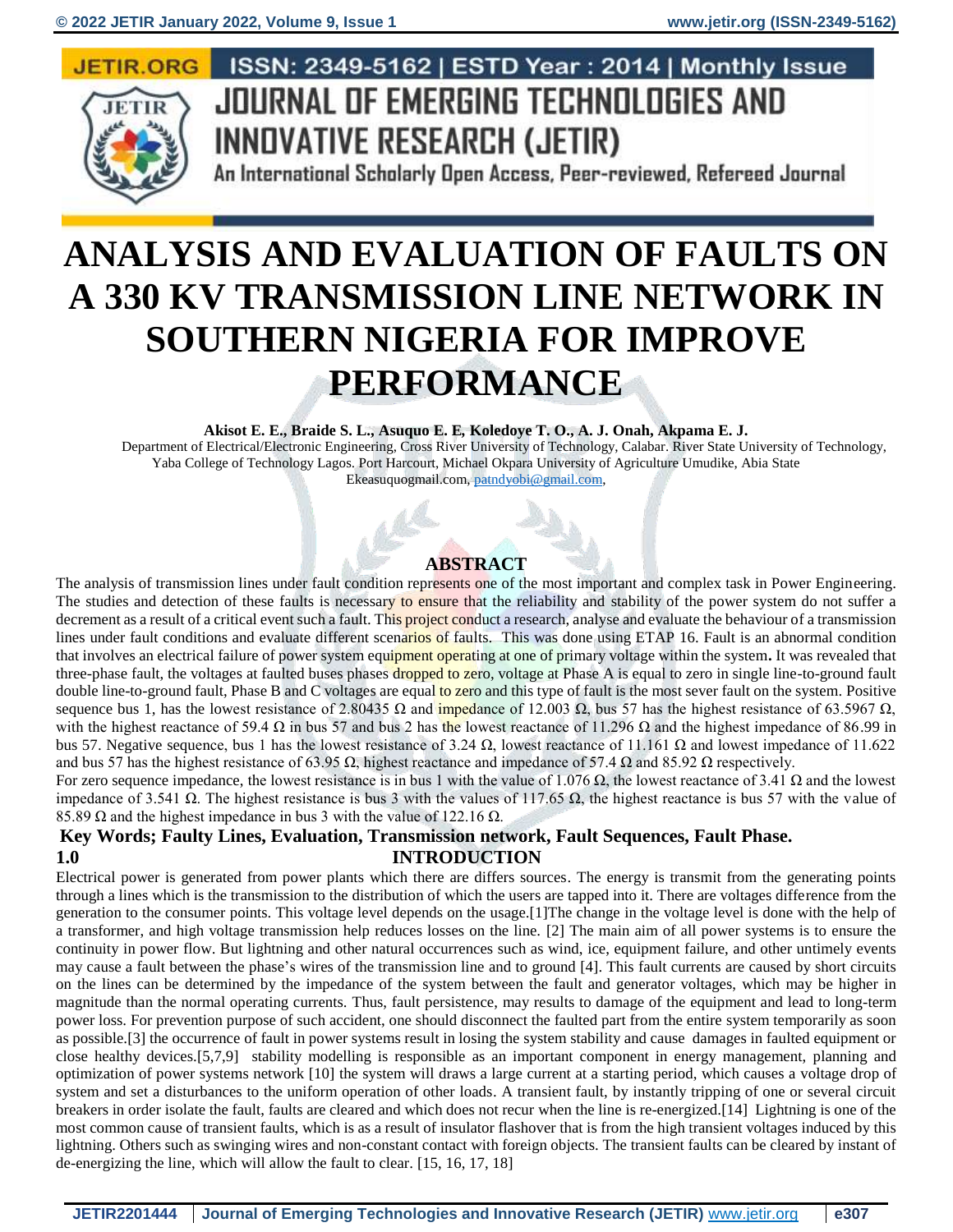#### **2.0 MODELLING Single Line –to- Ground Faults**

Assume that the phase a is shorted to ground at the fault point F, Phase b and c currents are assumed to be negligible, we write  $I_b = 1_c = 0$ Obtained sequence currents as follows: Positive sequence value we use  $I_{a1} = \frac{1}{3}$  $rac{1}{3}(1_a + aI_b + a^2I_c)$ ) (1) This gives  $I_{a1} = \frac{1_a}{2}$ 3 (2) The negative sequence current  $I_{a3} = \frac{1}{3}$  $\frac{1}{3}(1_a + a^2I_b + aI_c)$ ) (3)  $\hspace{1.5cm}$  (3)  $\hspace{1.5cm}$  (3) This gives  $I_{a2} = \frac{1_a}{2}$ 3 (4) Likewise for the zero sequence current we get  $I_{a0} = \frac{1_a}{3}$ 3 (5) We conclude that for a single line-to-ground fault, the sequence currents are equal, thus  $I_{a1} = I_{a2} = I_{a0} = \frac{1_a}{2}$ 3 (6) Producing balanced three phase voltages from generator, which are positive sequence only, we can write  $E_1 = E_a$  $E_2 = 0$  $E_0 = 0$ Assume sequence impedances to the fault are given by  $Z_1$ ,  $Z_2$ ,  $Z_0$ . The expressions for sequence voltages as the fault:  $V_{a1} = E_1 - I_{a1}Z_1$ (7)  $V_{a2} = 0 - I_{a2} Z_2$ (8)  $V_{a0} = 0 - I_{a0} Z_0$ (9) The fact that phase a is shortened to the ground is used. Thus  $V_a = 0$ We also recall that  $V_a = V_{a1} + V_{a2} + V_{a0}$ (10) We conclude  $0 = E_1 - I_{a0}(Z_1 + Z_2 + Z_0)$  (11) Or  $I_{a0} = \frac{E_1}{Z_{a} + Z_{b}}$  $Z_1 + Z_2 + Z_0$ We can now state that solution in terms of phase currents:  $I_a = \frac{3\pi l}{Z_1 + Z_2 + Z_0}$  $3Et$ (13)  $I_b = 0$  $I_c = 0$ For phase voltages we have  $V_a = 0$  $V_b = E_b(1-a) \left[ \frac{Z_0+(1+a)Z_2}{Z_1+Z_2+Z_3} \right]$  $Z_1 + Z_2 + Z_0$  $\sim$  (14)  $V_c = E_c(1 - a) \left[ \frac{(1-a)Z_0 + Z_2}{Z_0 + Z_0 + Z_1} \right]$  $Z_1 + Z_2 + Z_0$  $\vert$  (15) The last two expressions can be derived easily from the basic relations. For phase b, we have  $V_b = a^2 V_{b1} + aV_{b2} + V_{b0}$ (16) Using equations 3.7, 3.8, and 3.9, we find that  $V_b = a^2(E_1 - I_{b1}Z_1) + A(0 - I_{b2}Z_2) + a(0 - I_{b0}Z_0)$ Which reduces to  $V_b = \frac{E_1(a^2-a)Z_2+(a^2-1)Z_0}{Z_1+Z_2+Z_3}$  $Z_1+Z_2+Z_0$ (19) And since  $E_b = a^2 E_1$ (20) We obtain

$$
V_b = E_b(1 - a) \left[ \frac{Z_0 + (1 + a)Z_2}{Z_0 + Z_2 + Z_2} \right]
$$
  
Similarly, we get the result for phase c. (21)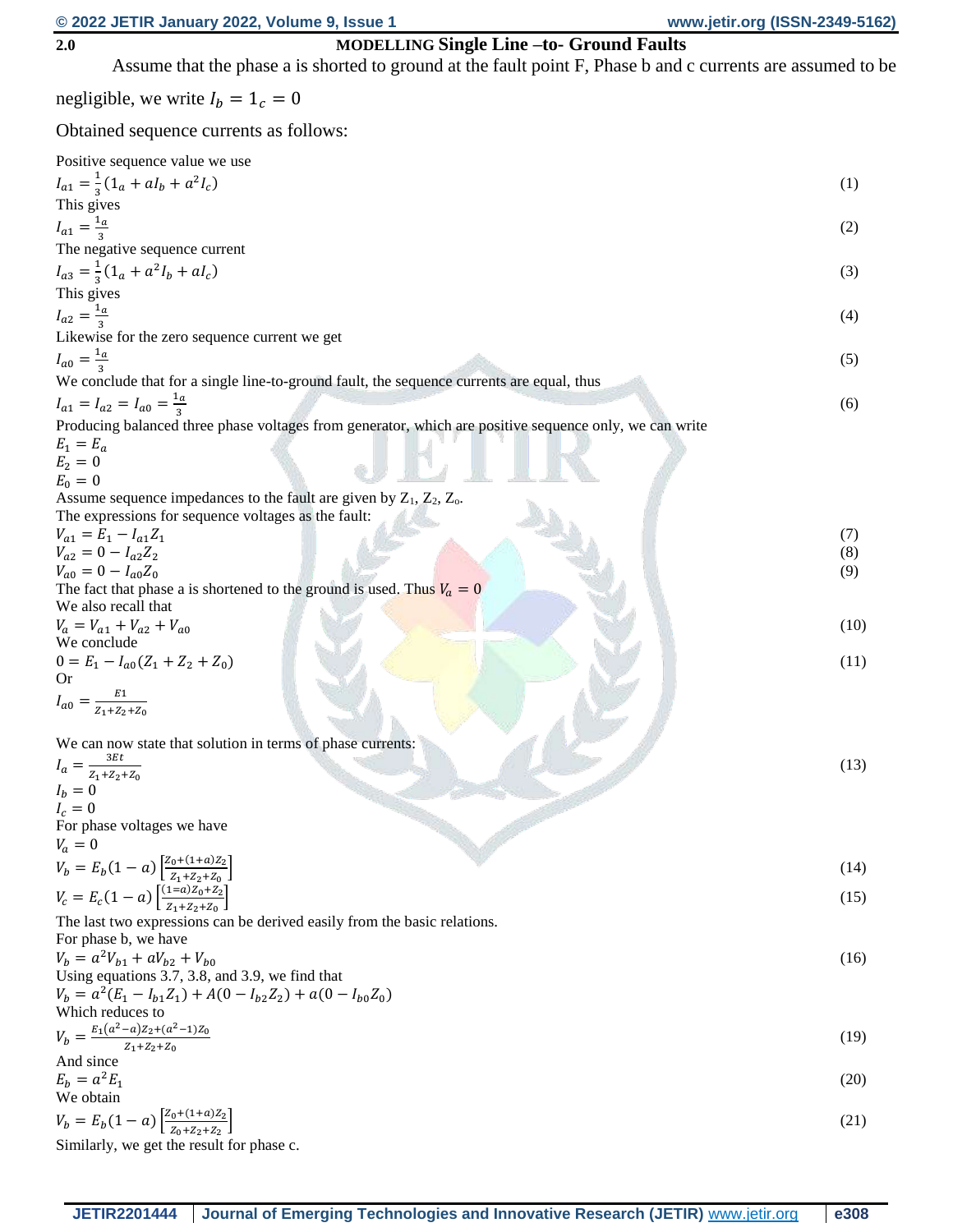### **© 2022 JETIR January 2022, Volume 9, Issue 1 www.jetir.org (ISSN-2349-5162)**

| 2.1<br><b>Double Line-to-Ground Faults</b>                                                                                                 |      |
|--------------------------------------------------------------------------------------------------------------------------------------------|------|
| In this case, we will consider a general fault condition. We assume that phase b has fault impedance of $Z_f$ , phase c has a fault        |      |
| impedance of $Z_f$ ; and the common line-to-ground fault impedance is $Z_g$                                                                |      |
| The boundary conditions are as follows:                                                                                                    |      |
| $I_a=0$                                                                                                                                    |      |
| $V_{bn} = I_b (Z_f + Z_a) + I_c Z_a$                                                                                                       | (22) |
|                                                                                                                                            |      |
| $V_{cn} = I_b Z_g + (Z_f + Z_g)I_c$                                                                                                        | (23) |
| The potential difference between phase b and c is thus                                                                                     |      |
| $V_{bn} - V_{cn} = I_b Z_f - I_c Z_f$                                                                                                      | (24) |
| Substituting in terms of sequence currents and voltages, we have                                                                           |      |
| $(a^{2}-a)(V_{a1}-V_{a2}) = (a^{2}-a)(I_{a1}-I_{a2})Z_{f}$                                                                                 | (25) |
| As a result, we get                                                                                                                        |      |
|                                                                                                                                            | (26) |
| $V_{a1} - I_{a1}Z_f = V_{a2} - I_{a2}Z_f$                                                                                                  |      |
| The sum of the phase voltages is                                                                                                           |      |
| $V_{bn} + V_{cn} = (I_b + I_c)(Z_f + 2Z_g)$                                                                                                | (27) |
| In terms of sequence quantities this gives                                                                                                 |      |
| $2V_{a0} - V_{a1} - V_{a2} = (2I_{a0} - I_{a1} - I_{a2})(Z_f + 2Z_a)$                                                                      | (28) |
| Recall that since $I_a = 0$ , we have                                                                                                      |      |
| $I_{a1} + I_{a2} + I_{a0} = 0$                                                                                                             | (29) |
| We can thus assert that                                                                                                                    |      |
| $2V_{a0} - 2V_{a1} - 2V_{a2} = 3I_{a0}(Z_f = 2Z_g)$                                                                                        | (30) |
|                                                                                                                                            |      |
| Substituting for $V_{a0}$ from the equation 3.26, we get                                                                                   |      |
| $2V_{a0} - 2V_{a1} + I_{a1}Z_f + (I_{a1} + I_{a0})Z_f = 3I_{a0}(Z_f + 2Z_g)$                                                               | (31) |
| The above reduces to                                                                                                                       |      |
| $V_{a0} - I_{a0}(Z_f + 3Z_g) = V_{a1} - I_{a1}Z_f$                                                                                         | (32) |
| Now we have                                                                                                                                |      |
| $V_{a1} = E_1 - I_{a1}Z_1$                                                                                                                 | (33) |
| $V_{a2} = I_{a2} Z_2$                                                                                                                      | (34) |
| $V_{a0} = I_{a0} Z_0$                                                                                                                      | (35) |
| Consequently,                                                                                                                              |      |
|                                                                                                                                            |      |
| $E_1 - I_{a1}(Z_1 + Z_f) = -I_{a2}(Z_2 - Z_f) = -I_{a0}(Z_0 + Z_f + 3Z_g)$                                                                 | (36) |
| It is clear from equation $(3.36)$ that the sequence networks are connected in parallel,                                                   |      |
| $I_{a1} = \frac{E_1}{z_1 + z_f \frac{(z_2 + z_f)(z_0 + z_f + 3z_s)}{z_2 + z_0 + 2z_f + 3z_g}}$                                             | (37) |
|                                                                                                                                            |      |
| The negative sequence current in                                                                                                           |      |
|                                                                                                                                            |      |
| $I_{a2} = I_{a1} \left[ \frac{z_0 + z_f + 3z_g}{z_2 + z_0 + 2z_f + 3z_g} \right]$                                                          | (38) |
|                                                                                                                                            |      |
| Finally,                                                                                                                                   |      |
| $I_{a2} = -(I_{a1} + I_{a2})$                                                                                                              | (39) |
|                                                                                                                                            |      |
| <b>Line-to-Line Faults</b><br>2.3                                                                                                          |      |
| For line-to-line fault a short circuit occurs between two phases, three-phase system with a line-to-line short circuit between             |      |
| phases b and c. the boundary conditions are                                                                                                |      |
| $I_a=0$                                                                                                                                    |      |
| $I_b = -I_c$                                                                                                                               | (40) |
| $V_{bc} = I_b Z_f$                                                                                                                         | (42) |
| The first two conditions yield                                                                                                             |      |
| $I_{a0} = 0$                                                                                                                               |      |
|                                                                                                                                            |      |
| $I_{a1} = -I_{a2} = \frac{1}{3}(a - a^2)I_b$                                                                                               | (43) |
| <b>Or</b>                                                                                                                                  |      |
| $I_{a1} = -I_{a2} = \frac{1.0 \times 0^0}{Z_1 + Z_2 + Z_f}$                                                                                | (44) |
|                                                                                                                                            |      |
| The voltage conditions give                                                                                                                |      |
| $(a^{2} - a)(V_{a1} - V_{a2}) = Z_{f}(a^{2} - a)I_{a1}$                                                                                    | (45) |
| Which gives                                                                                                                                |      |
| $V_{a1} - V_{a2} = Z_f I_{a1}$                                                                                                             | (46) |
| <b>Or</b>                                                                                                                                  |      |
|                                                                                                                                            |      |
| $V_{a1} = 0$                                                                                                                               |      |
| $V_{a1} = 1.0 - Z_1 I_{a1}$                                                                                                                | (47) |
| $V_{a2} = -Z_2 I_{a2} = Z_2 I_{a1}$                                                                                                        | (48) |
| The equivalent circuit will take on the form shown in figure 3.6. Note that the zero sequence network is not included since $I_{a0} = 0$ . |      |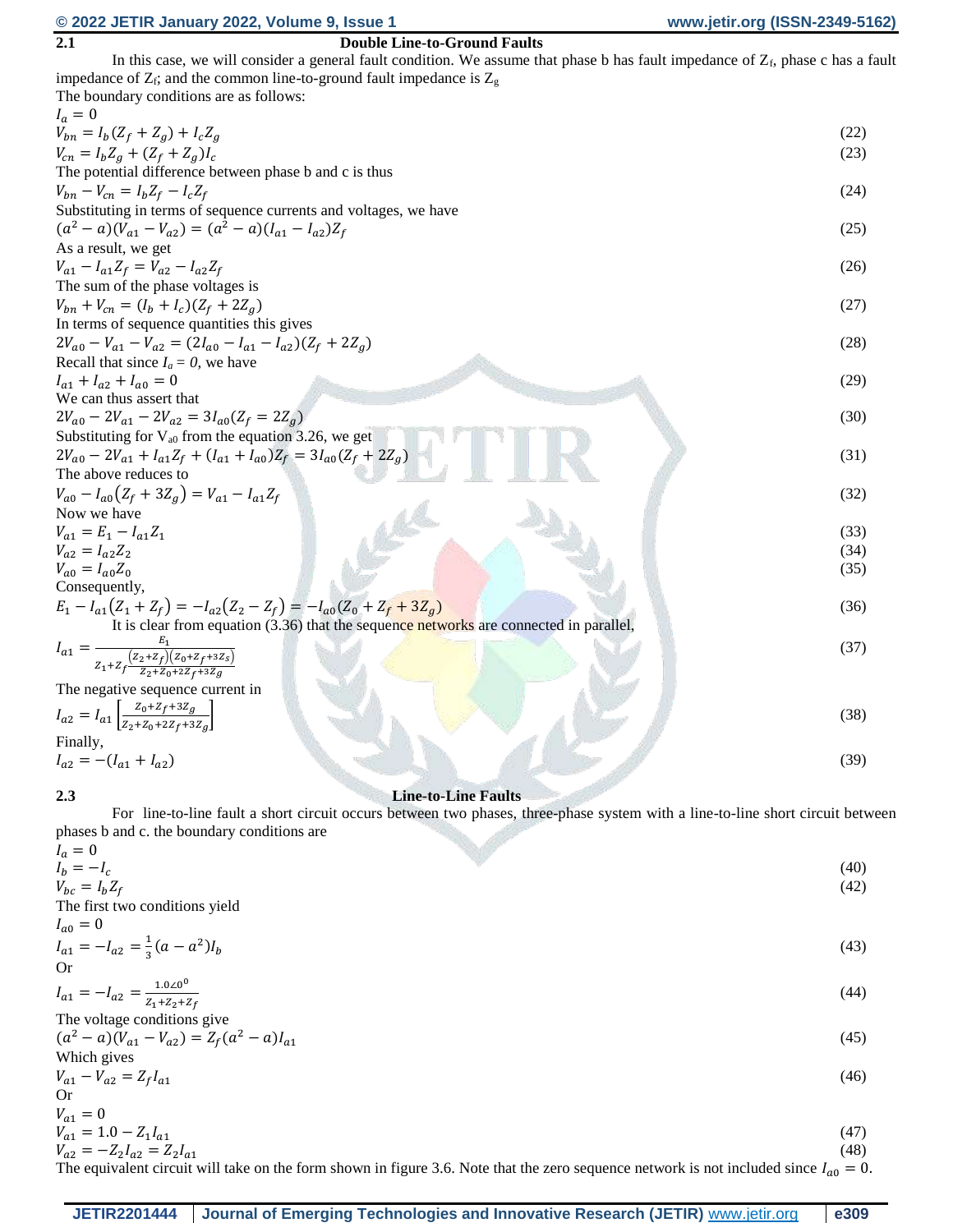#### **© 2022 JETIR January 2022, Volume 9, Issue 1 www.jetir.org (ISSN-2349-5162)**

|                                                                                                                                            | .                                                                                             |
|--------------------------------------------------------------------------------------------------------------------------------------------|-----------------------------------------------------------------------------------------------|
| <b>Balanced Three-Phase fault</b><br>2.4                                                                                                   |                                                                                               |
| Let us now consider the situation with a balanced three-phase fault on phases a, b, and c, all through the same fault                      |                                                                                               |
| impedance $Z_f$ , this fault condition, it is clear from inspection of this figure that the phase voltages at the fault are represented by |                                                                                               |
| $V_a = I_a Z_f$                                                                                                                            | (49)                                                                                          |
| $V_b = I_b Z_f$                                                                                                                            | (50)                                                                                          |
| $V_c = I_c Z_f$                                                                                                                            | (51)                                                                                          |
|                                                                                                                                            |                                                                                               |
| The positive sequence voltages are obtained using the following                                                                            |                                                                                               |
|                                                                                                                                            |                                                                                               |
| $V_{a1} = \frac{1}{3}(V_a + aV_b + a^2V_c)$                                                                                                | (52)                                                                                          |
| Using equations (49; 50 and 51), it was concluded that                                                                                     |                                                                                               |
| $V_{a1} = \frac{1}{3}(1_a + aI_b + a^2I_c)Z_f$                                                                                             | (53)                                                                                          |
| However, for currents we get                                                                                                               |                                                                                               |
| $V_{a1} = I_{a1}Z_f$                                                                                                                       | (54)                                                                                          |
| The negative sequence voltage is similarly given by                                                                                        |                                                                                               |
|                                                                                                                                            |                                                                                               |
| $V_{a2} = I_{a2}Z_f$                                                                                                                       | (55)                                                                                          |
| The zero sequence voltage is also                                                                                                          |                                                                                               |
| $V_{a0} = I_{a0}Z_f$                                                                                                                       | (56)                                                                                          |
| For a balanced source we have                                                                                                              |                                                                                               |
| $V_{aq} = E - I_{a1} Z_1$                                                                                                                  | (57)                                                                                          |
| $V_{a2} = 0 - I_{a2} Z_2$                                                                                                                  | (58)                                                                                          |
| $V_{a0} = 0 - I_{a0} Z_0$                                                                                                                  | (59)                                                                                          |
|                                                                                                                                            |                                                                                               |
| Combining equations (3.54 and 3.57), it was to conclude                                                                                    |                                                                                               |
| $V_{a1} = E - I_{a1}Z_1 = I_{a1}Z_f$                                                                                                       | (60)                                                                                          |
| As a result,                                                                                                                               |                                                                                               |
|                                                                                                                                            |                                                                                               |
| $I_{a1} = \frac{E}{Z_1 + Z_f}$                                                                                                             | (61)                                                                                          |
| Combining equations (3.55 and 3.58) gives                                                                                                  |                                                                                               |
| $I_{a2} = 0$                                                                                                                               |                                                                                               |
| Finally equations (3.56 and 3.59) give                                                                                                     |                                                                                               |
| $I_{a0}=0$                                                                                                                                 |                                                                                               |
|                                                                                                                                            |                                                                                               |
|                                                                                                                                            |                                                                                               |
|                                                                                                                                            |                                                                                               |
|                                                                                                                                            |                                                                                               |
|                                                                                                                                            |                                                                                               |
| <b>RESULT PRESENTATION</b><br>3.0                                                                                                          |                                                                                               |
|                                                                                                                                            |                                                                                               |
| <b>Tatal Fault Current</b>                                                                                                                 | Tatal Feath Corrent                                                                           |
|                                                                                                                                            |                                                                                               |
| - 3214 - 3216 - 3216 - 3216 - 3216 - 3216 - 3216 - 3217 - 3217 - 3217 - 3217 - 3218 - 321<br>and - and - and - and - and - and             | $-10$ - All $-10$ - All $-10$ - All $-10$ - All $-10$ - All $-10$ - All $-10$<br>$         -$ |
|                                                                                                                                            |                                                                                               |
|                                                                                                                                            |                                                                                               |
| 劲                                                                                                                                          |                                                                                               |
| 퍼                                                                                                                                          |                                                                                               |
|                                                                                                                                            |                                                                                               |
| 16                                                                                                                                         |                                                                                               |
|                                                                                                                                            |                                                                                               |
| 医见                                                                                                                                         |                                                                                               |
|                                                                                                                                            |                                                                                               |
|                                                                                                                                            |                                                                                               |
|                                                                                                                                            |                                                                                               |
|                                                                                                                                            |                                                                                               |
|                                                                                                                                            |                                                                                               |
|                                                                                                                                            |                                                                                               |
| Im(Sc)                                                                                                                                     | Zip Sci                                                                                       |
|                                                                                                                                            |                                                                                               |
|                                                                                                                                            |                                                                                               |

for bus 1, 3,10, 27, 28 and 31 for bus 3, 31, 32,35 and 36

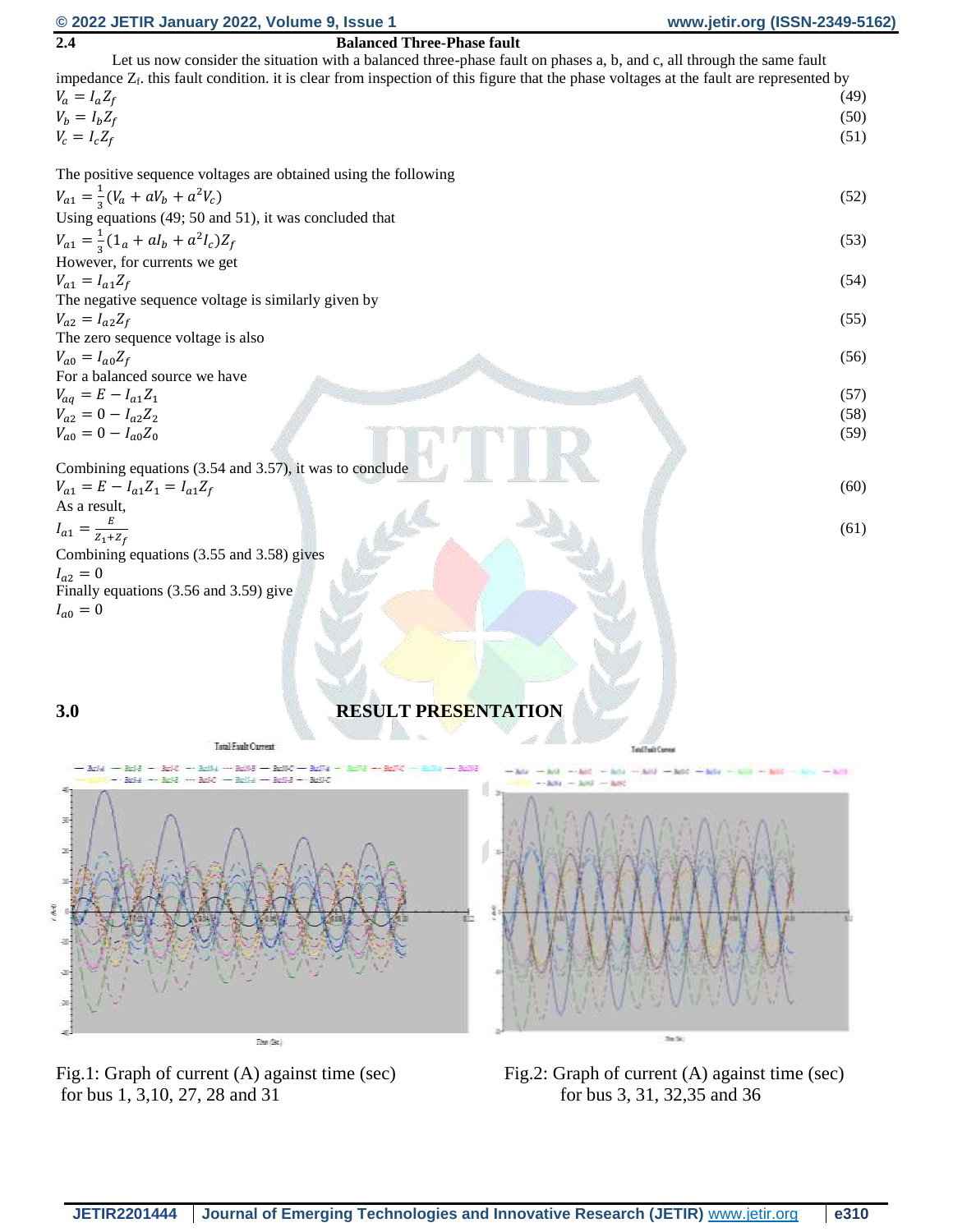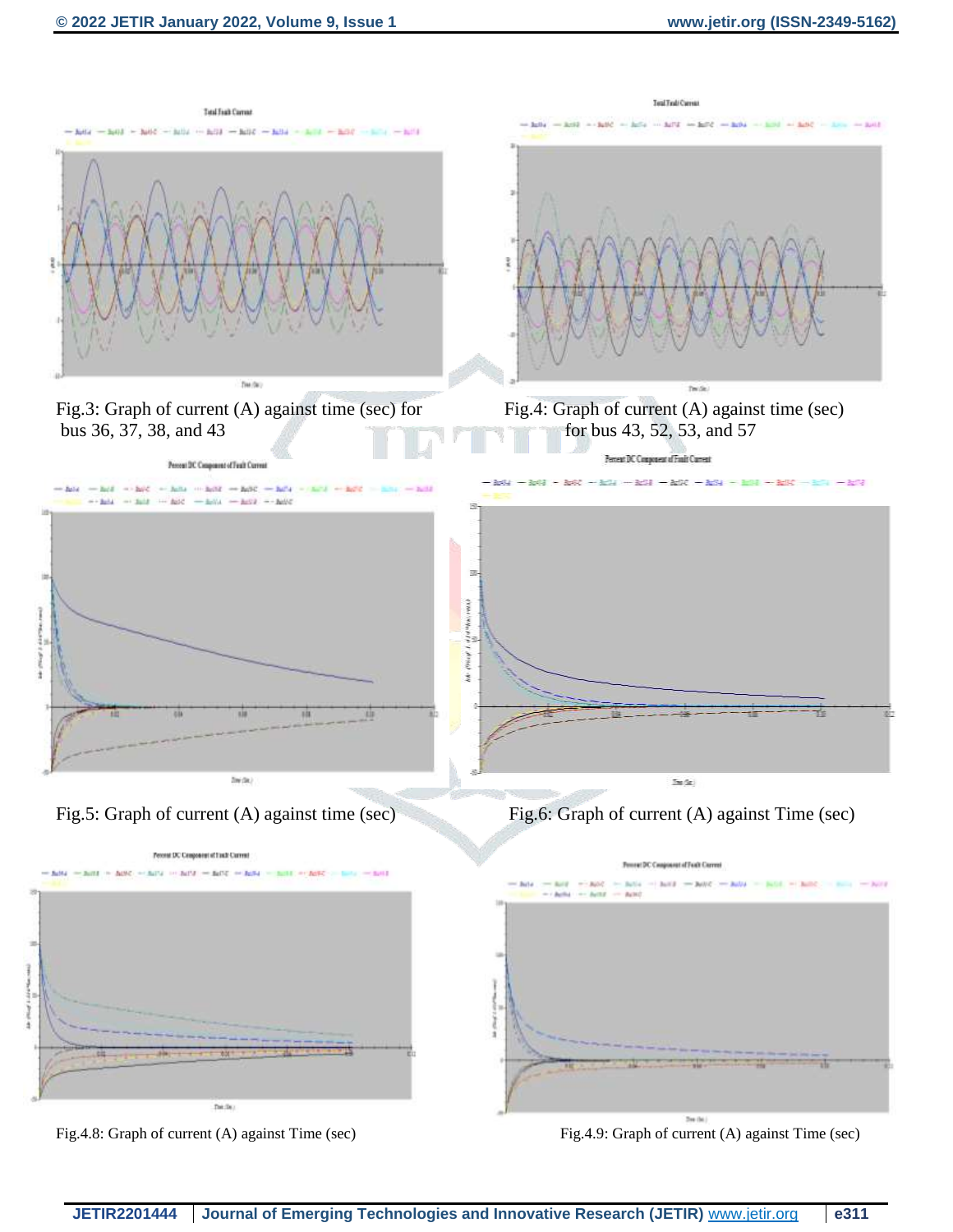#### **4.0 Result Discussion**

The network consist of 27 buses and 15 buses were faulted, the simulation results shows the line to line faults, line to ground faults and line to line to ground faults. The summary of the simulations shows the three phase faults currents which includes sub-transient, transient and steady state currents as shown the table below

#### Table 1.0. 3 phase faults current

#### **Short-Circuit Summary Report**

| <b>3-Phase Fault Currents</b> |         |                                        |           |                     |  |  |
|-------------------------------|---------|----------------------------------------|-----------|---------------------|--|--|
| Bus                           |         | <b>Short Circuit Current (kA, rms)</b> |           |                     |  |  |
| ID                            | ŁУ      | Subtransient                           | Transient | <b>Steady State</b> |  |  |
| لمسلة                         | 330.000 | 18.378                                 | 13.183    | 7.183               |  |  |
| لمسلة                         | 330,000 | 13.680                                 | 11.071    | 6.874               |  |  |
| يتلبينا                       | 330.000 | 3.554                                  | 3.283     | 3.219               |  |  |
| ستست                          | 330,000 | 9.399                                  | 8.237     | 6.338               |  |  |
| ستسلة                         | 330.000 | 12.259                                 | 9.991     | 6.732               |  |  |
| Baall                         | 330.000 | 7.409                                  | 6.586     | 5.885               |  |  |
| ستست                          | 330.000 | 6.140                                  | 5.163     | 4.202               |  |  |
| ستست                          | 330.000 | 5.629                                  | 4.608     | 3.593               |  |  |
| بمتسلة                        | 330.000 | 8.202                                  | 7.295     | 5.958               |  |  |
| ستست                          | 330.000 | 10.452                                 | 8.318     | 6.097               |  |  |
| بمتسلة                        | 330.000 | 6.363                                  | 5.532     | 4.948               |  |  |
| ستست                          | 330.000 | 5.113                                  | 4.171     | 3.247               |  |  |
| سيسا                          | 330.000 | 3.455                                  | 2.958     | 2.497               |  |  |
| ستست                          | 330,000 | 3.463                                  | 2.928     | 2.442               |  |  |
| سيسة                          | 330,000 | 2.810                                  | 2.457     | 2.167               |  |  |

It is seen that at sub-transient an transient the currents are high due to the existing of the faults but the steady state happen after the system has manage to overcome the faults at a particular time intervals..

For line to ground faults, bus 1,  $V_a$  is zero in magnitude and angle. Thus prove the formulations of the mathematical modelling of the faults type.

For line to line faults, bus 1, has currents of zero for both magnitude and angle at  $I_a$ . For line to line to ground faults  $V_b$ ,  $V_c$  and Ia are zero for both magnitude and angles. In all the simulation results 3 phase faults has the highest magnitude, thus reveal the effects of three phase faults on the network.

Table 1.0, the table of summary of sequence impedance of the faulted buses. These sequence impedance include the following (a). Positive sequence impedance (b) Negative sequence impedance and (c.) Zero sequence impedance.

For positive sequence impedance, bus 1, has the lowest resistance of 2.80435 Ω and bus 57 has the highest resistance of 63.5967 Ω, with the highest reactance of 59.4  $\Omega$  in bus 57 and bud 2 has the lowest reactance of 11.296  $\Omega$ . But bus 1 with the lowest impedance of 12.003 Ω and the highest impedance of 86.99 in bus 57.

For negative sequence, bus 1 has the lowest resistance of 3.24  $\Omega$ , lowest reactance of 11.161  $\Omega$  and lowest impedance of 11.622 and bus 57 has the highest resistance of 63.95 Ω, highest reactance and impedance of 57.4 Ω and 85.92 Ω respectively.

For zero sequence impedance, the lowest resistance is in bus 1 with the value of 1.076 Ω, the lowest reactance of 3.41 Ω and the lowest impedance of 3.541 Ω. The highest resistance is bus 3 with the values of 117.65 Ω, the highest reactance is bus 57 with the value of 85.89  $\Omega$  and the highest impedance in bus 3 with the value of 122.16  $\Omega$ .

Fig.1, the amplitude of the total faults current was occurred at the time 0.01sec with the value of 39.8 amp with the smallest trough of -2amp at time 0.005sec.

Fig. 2 have the highest amplitude of 19.85amp at time 0.01sec at bus 3A and the smallest amplitude of 5.75amp at time 0.04sec at bus 35C. the highest trough of -20 amp at the time 0.01sec at bus 36B, smallest trough of 2.0amp at time 0.002sec at bus 35A.

Fig. 3 have the highest amplitude of 20.0 amp at time 0.008sec at bus 36b and the smallest amplitude of 5.0 amp at time 0.04sec at bus 43C. The highest trough of -20 amp at the time 0.01sec at bus 43A, smallest trough of -2.0amp at time 0.001sec at bus 43A

Fig. 4. Have the highest amplitude of 9.0 amp at time 0.012sec at bus 43C and the smallest amplitude of 6.0 amp at time 0.004sec at bus 57C. The highest trough of -8.5 amp at the time 0.008sec at bus 43B, smallest trough of -1.5.0amp at time 0.001sec at bus 53A